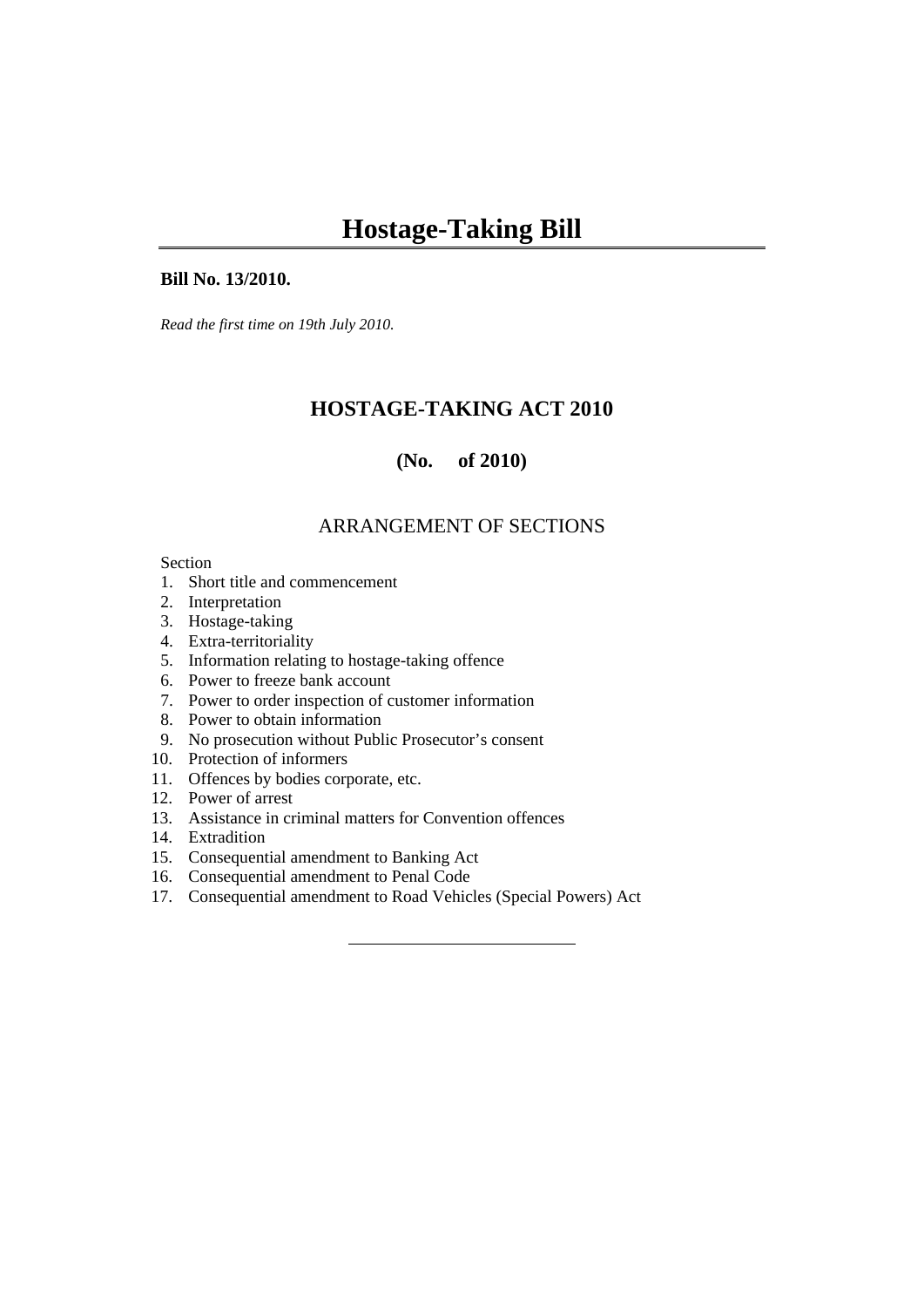## A BILL

# *intituled*

An Act to give effect to the International Convention against the Taking of Hostages and for matters connected therewith and to make consequential amendments to the Banking Act (Chapter 19 of the 2008 Revised Edition), the Penal Code (Chapter 224 of the 2008 Revised Edition) and the Road Vehicles (Special Powers) Act (Chapter 277 of the 2007 Revised Edition).

Be it enacted by the President with the advice and consent of the Parliament of Singapore, as follows: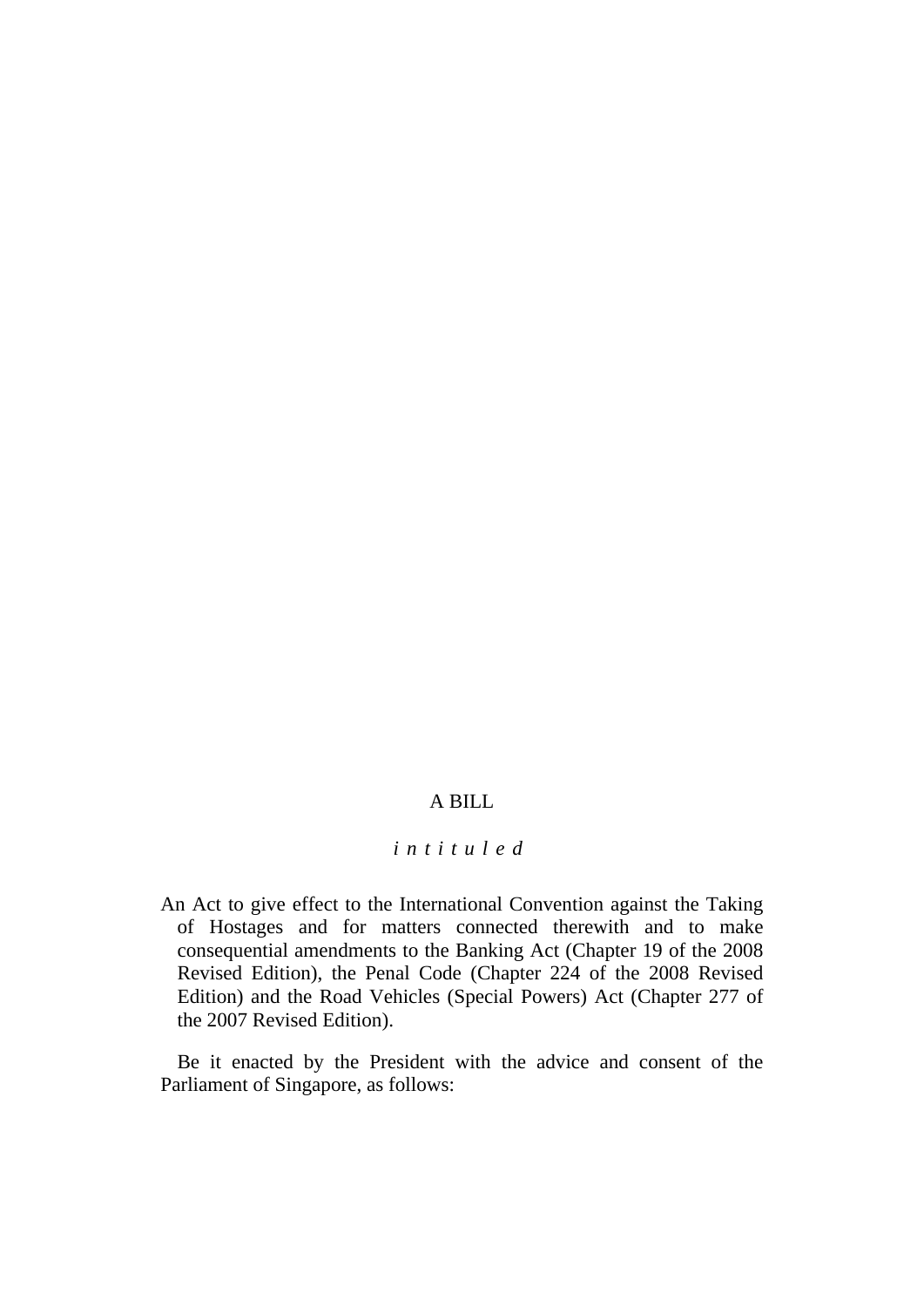#### **Short title and commencement**

**1.** This Act may be cited as the Hostage-Taking Act 2010 and shall come into operation on such date as the Minister may, by notification in the *Gazette*, appoint.

 $\overline{2}$ 

#### <sup>5</sup>**Interpretation**

**2.** In this Act, unless the context otherwise requires —

"bank" means —

- (*a*) a bank licensed under the Banking Act (Cap. 19); or
- (*b*) a merchant bank that is approved as a financial institution under section 28 of the Monetary Authority of Singapore Act (Cap. 186),

and includes a finance company licensed under the Finance Companies Act (Cap. 108);

- "Convention" means the International Convention against the Taking of Hostages adopted by the General Assembly of the United Nations on 17th December 1979;
	- "Convention country" means a foreign country that is a Party to the Convention;
	- "country" includes a State or territory, as the case may be;
- 20 "hostage-taking offence" means —
	- (*a*) the offence under section 3; or
	- (*b*) an abetment of, or a conspiracy or attempt to commit, the offence under section 3.

### **Hostage-taking**

25 **3.**—(1) Whoever —

- (*a*) seizes or detains any person; and
- (*b*) threatens to cause death or hurt to such person or to continue to detain such person, or by his conduct gives rise to a reasonable apprehension that such person may be put to death or hurt or may continue to be detained, or causes death or hurt to such person,

10

15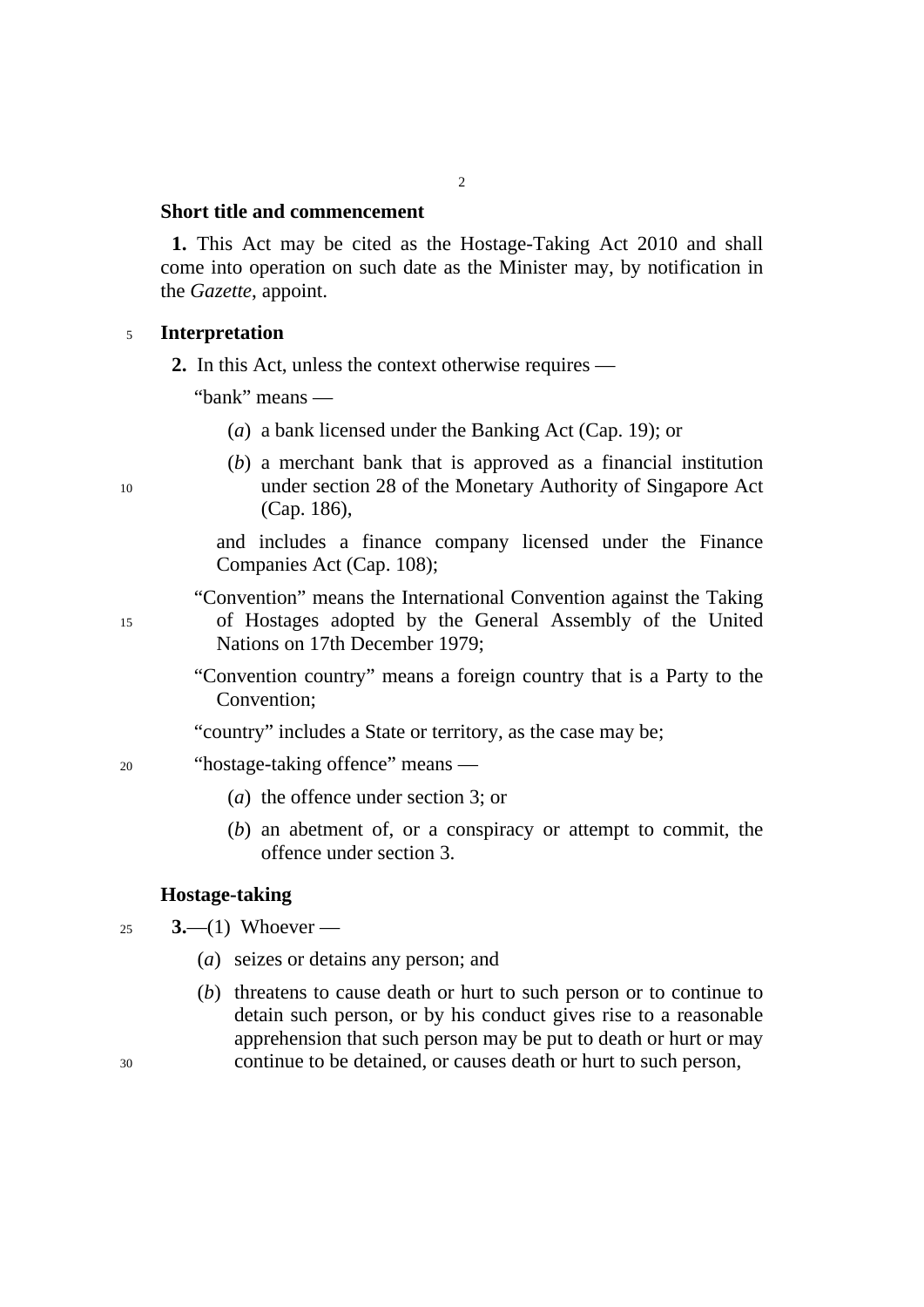in order to compel —

- (i) the Government, the government of another State or an international intergovernmental organisation to do or abstain from doing any act shall be guilty of an offence, and shall be punished with death or imprisonment for life, and shall, if he is not sentenced to death, also be liable to fine or to caning; or
- (ii) any other person to do or abstain from doing any act shall be guilty of an offence, and shall be punished with imprisonment for a term which may extend to 15 years, and shall also be liable to fine or to caning.

(2) Subsection (1) does not apply to any act which is an offence under section 3 of the Geneva Conventions Act (Cap. 117).

### **Extra-territoriality**

15 **4.** Every person who, outside Singapore, commits an act that, if committed in Singapore, would constitute a hostage-taking offence is deemed to commit the act in Singapore and may be proceeded against, charged, tried and punished accordingly.

#### **Information relating to hostage-taking offence**

20 **5.** (1) Every person in Singapore who has information which he knows or believes may be of material assistance  $\frac{1}{\sqrt{2\pi}}$ 

- (*a*) in preventing the commission by another person of a hostagetaking offence; or
- (*b*) in securing the apprehension, prosecution or conviction of another person, in Singapore, for a hostage-taking offence,
- 25 and who fails to disclose the information immediately to a police officer shall be guilty of an offence and shall be liable on conviction to a fine not exceeding \$50,000 or to imprisonment for a term not exceeding 5 years or to both.

30 (2) No criminal or civil proceedings shall lie against a person for any disclosure made in good faith under this section.

(3) A person who makes a disclosure in good faith under this section shall not be treated as being in breach of any restriction upon the disclosure of information imposed by law, contract or rules of professional conduct.

10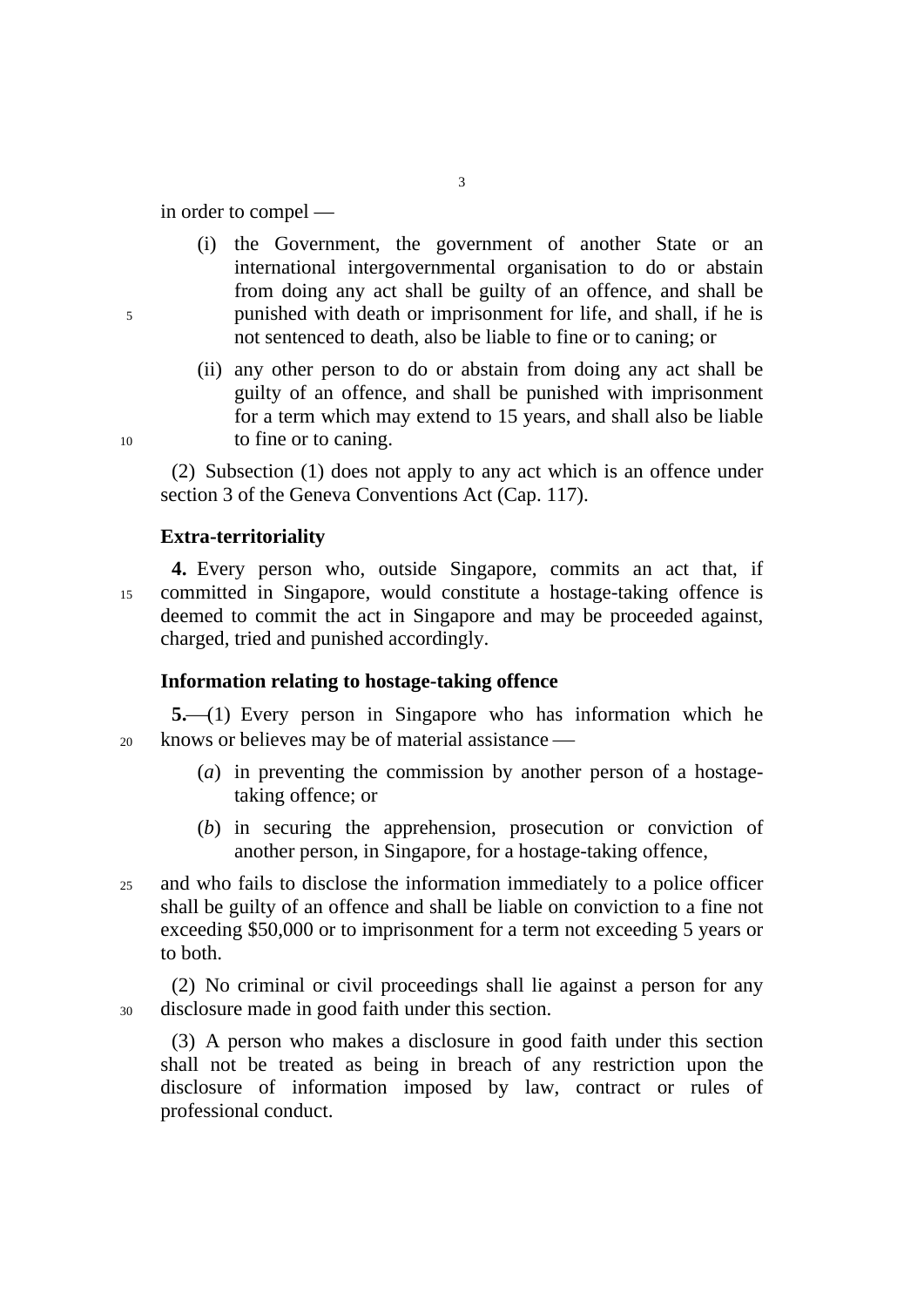## **Power to freeze bank account**

5

**6.**—(1) The Public Prosecutor may, where he is satisfied that it is likely that the money for the payment of ransom for the release of any person may be paid out of any account with any bank, by order direct any bank not to pay any money out of, nor to pay cheques drawn on, such account for a specified period not exceeding one month.

(2) A bank which complies with an order under subsection (1) shall be relieved of any liability to any other person in respect of the payment prohibited by that order.

10 (3) A bank which fails to comply with an order under subsection (1) shall be guilty of an offence and shall be liable on conviction to a fine not exceeding \$20,000.

#### **Power to order inspection of customer information**

15 **7.**—(1) Notwithstanding anything to the contrary in any other written law, the Public Prosecutor may, if he considers that any evidence of the commission by a person of —

- (*a*) a hostage-taking offence; or
- (*b*) an act which is an offence by virtue of section 4,
- 20 is likely to be found in any document containing customer information relating to that person, to the spouse, son or daughter of that person or to a person reasonably believed by the Public Prosecutor to be a trustee or agent for that person, by order authorise any police officer of or above the rank of assistant superintendent named in the order to inspect any document of a bank specified in the order.
- 25 (2) The police officer so authorised may, at all reasonable times, enter the premises of the bank specified in the order and inspect the documents kept therein and may take copies of any relevant entry in any such document.
- 30 (3) Any person who without reasonable excuse fails to produce any document demanded by the police officer which is in his possession or control shall be guilty of an offence and shall be liable on conviction to a fine not exceeding \$20,000 or to imprisonment for a term not exceeding 2 years or to both.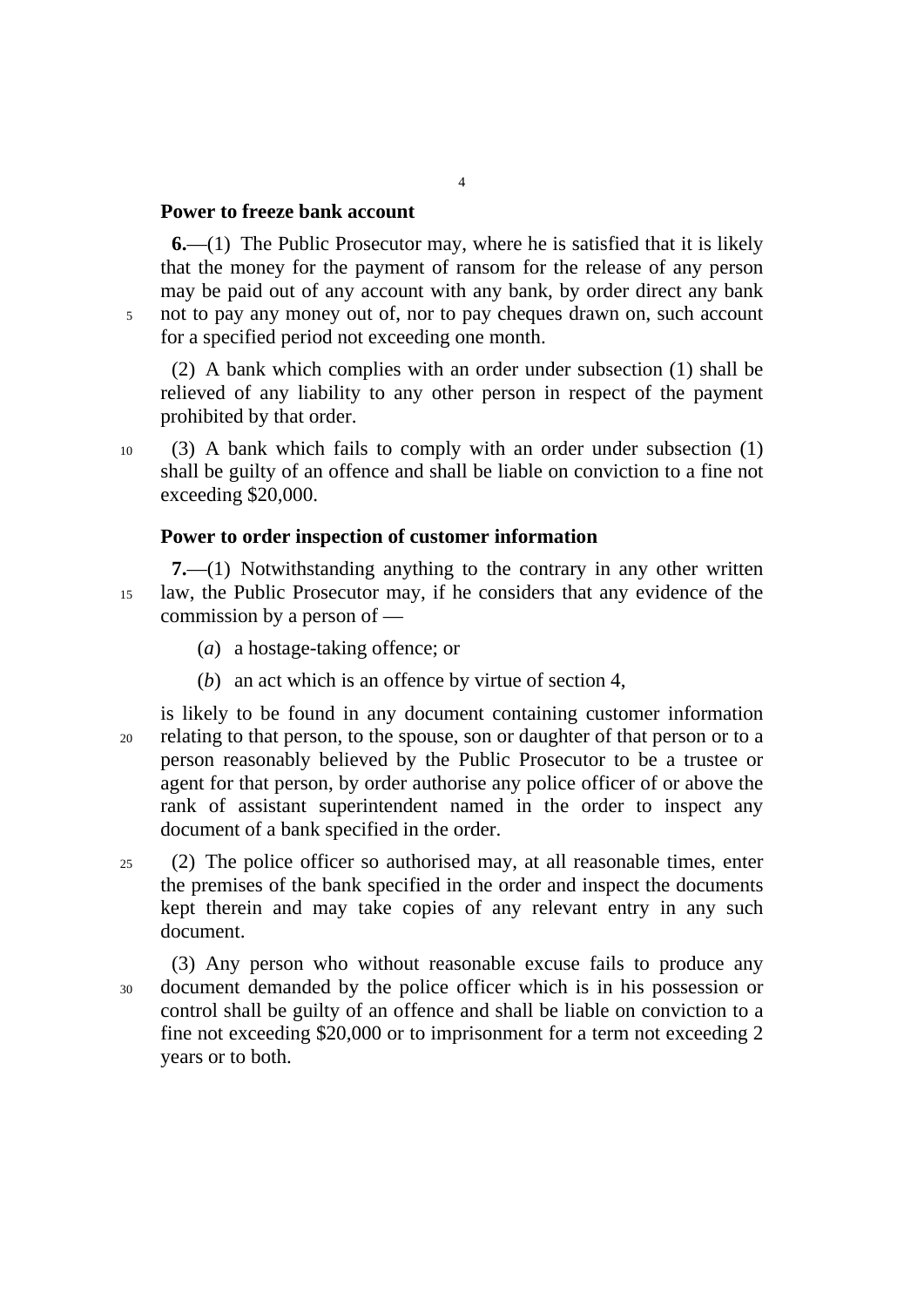(4) The Public Prosecutor may delegate his power under this section to a Deputy Public Prosecutor or the Commissioner of Police, except the power of delegation conferred by this subsection.

(5) In this section, "customer information" has the meaning given to that 5 expression in section 40A of the Banking Act (Cap. 19).

### **Power to obtain information**

**8.**—(1) In the course of any investigation into or proceedings relating to a hostage-taking offence by a person or an act by a person which is an offence by virtue of section 4, the Public Prosecutor may by order —

- (*a*) require the person to furnish a sworn statement in writing enumerating all movable or immovable property belonging to or possessed by that person and by the spouse, son or daughter of that person, and specifying the date on which each of the properties enumerated was acquired and whether it was acquired by way of purchase, gift, bequest, inheritance or otherwise;
	- (*b*) require the person to furnish a sworn statement in writing of any money or other property paid or disposed of by him during such period as may be specified in the order;
	- (*c*) require any other person to furnish a sworn statement in writing enumerating all movable or immovable property belonging to or possessed by that person where the Public Prosecutor has reasonable grounds to believe that that information may be relevant to the investigation or proceedings;
	- (*d*) require the Comptroller of Income Tax to furnish all information available to the Comptroller relating to the affairs of the person or of the spouse, son or daughter of the person and to produce or furnish any document or a certified copy of any document specified in the order relating to that person or the spouse, son or daughter of that person which is in the possession or under the control of the Comptroller;
		- (*e*) require the person in charge of any ministry or department of the Government or the president, chairman, manager or chief executive officer of any statutory board to furnish, as specified in the order, any document or a certified copy of any document which is in his possession or under his control; and

15

20

10

30

35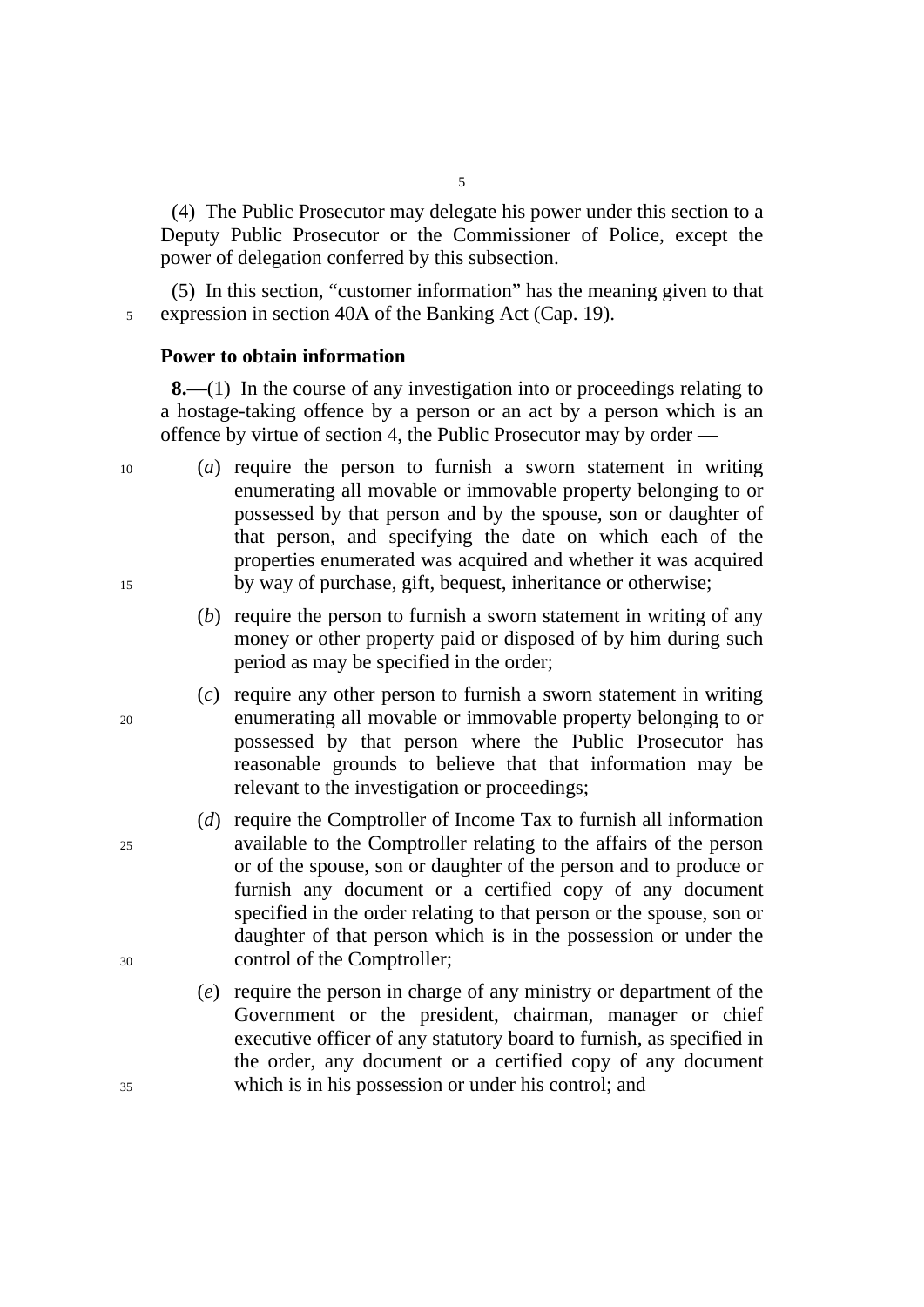(*f*) require a bank to give copies of the accounts of the person or of the spouse, son or daughter of the person with the bank.

(2) Subject to subsection (3), every person to whom an order is given under subsection (1) shall, notwithstanding any obligation of secrecy imposed under any written law or rule of law, comply with the terms of the order within such time as may be specified therein.

(3) Subsection (2) does not apply to a person referred to in subsection  $(1)(e)$  if the Minister responsible for the ministry or department of the Government or for the statutory board (as the case may be) certifies that it would be against the interests of national security for the contents of the document to be disclosed.

(4) For the avoidance of doubt, any disclosure of the contents of a document to the Minister for the purposes of his certification under subsection (3) does not constitute a breach of any obligation of secrecy imposed under any written law or rule of law.

(5) Any person who contravenes subsection (2) shall be guilty of an offence and shall be liable on conviction to a fine not exceeding \$20,000 or to imprisonment for a term not exceeding 2 years or to both.

(6) Any person who, in purported compliance with an order under subsection (1), furnishes any information, statement or document known to him to be false or misleading in a material particular, shall be guilty of an offence and shall be liable on conviction to a fine not exceeding \$20,000 or to imprisonment for a term not exceeding 2 years or to both.

#### **No prosecution without Public Prosecutor's consent**

25 **9.** A prosecution under this Act shall not be instituted except by or with the consent of the Public Prosecutor.

## **Protection of informers**

**10.**—(1) Except as provided in subsection (3), no witness in any civil or criminal proceedings shall be obliged —

30

5

10

15

- (*a*) to disclose the name or address of any informer who has given information with respect to an offence under this Act; or
- (*b*) to answer any question if the answer thereto would lead, or would tend to lead, to the discovery of the name or address of any informer.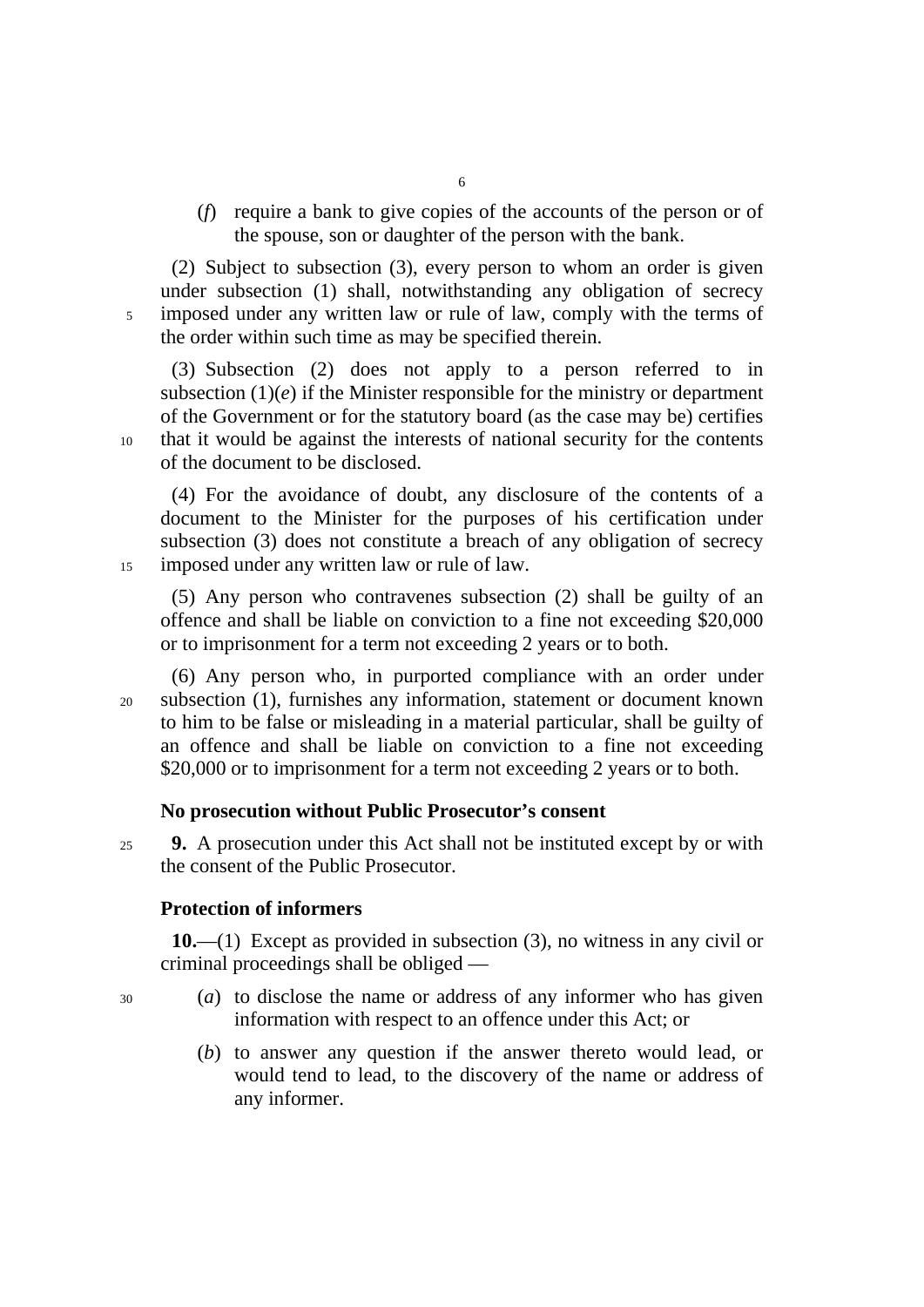(2) If any book, document or paper which is in evidence or liable to inspection in any civil or criminal proceedings contains any entry in which any informer is named or described or which may lead to his discovery, the court shall cause those entries to be concealed from view or to be obliterated so far as may be necessary to protect the informer from

- discovery.  $(3)$  If —
	- (*a*) in any proceedings for an offence under this Act, the court, after full inquiry into the case, is satisfied that an informer wilfully made a material statement which he knew or believed to be false or did not believe to be true; or
	- (*b*) in any other proceedings, the court is of the opinion that justice cannot be fully done between the parties thereto without the disclosure of the name of an informer,
- 15 the court may permit inquiry and require full disclosure concerning the informer.

#### **Offences by bodies corporate, etc.**

**11.**—(1) Where an offence under this Act committed by a body corporate is proved —

- (*a*) to have been committed with the consent or connivance of an officer; or
	- (*b*) to be attributable to any act or default on his part,

the officer as well as the body corporate shall be guilty of the offence and shall be liable to be proceeded against and punished accordingly.

25 (2) Where the affairs of a body corporate are managed by its members, subsection (1) shall apply in relation to the acts and defaults of a member in connection with his functions of management as if he were a director of the body corporate.

30 (3) Where an offence under this Act committed by a partnership is proved —

- (*a*) to have been committed with the consent or connivance of a partner; or
- (*b*) to be attributable to any act or default on his part,

10

 $20$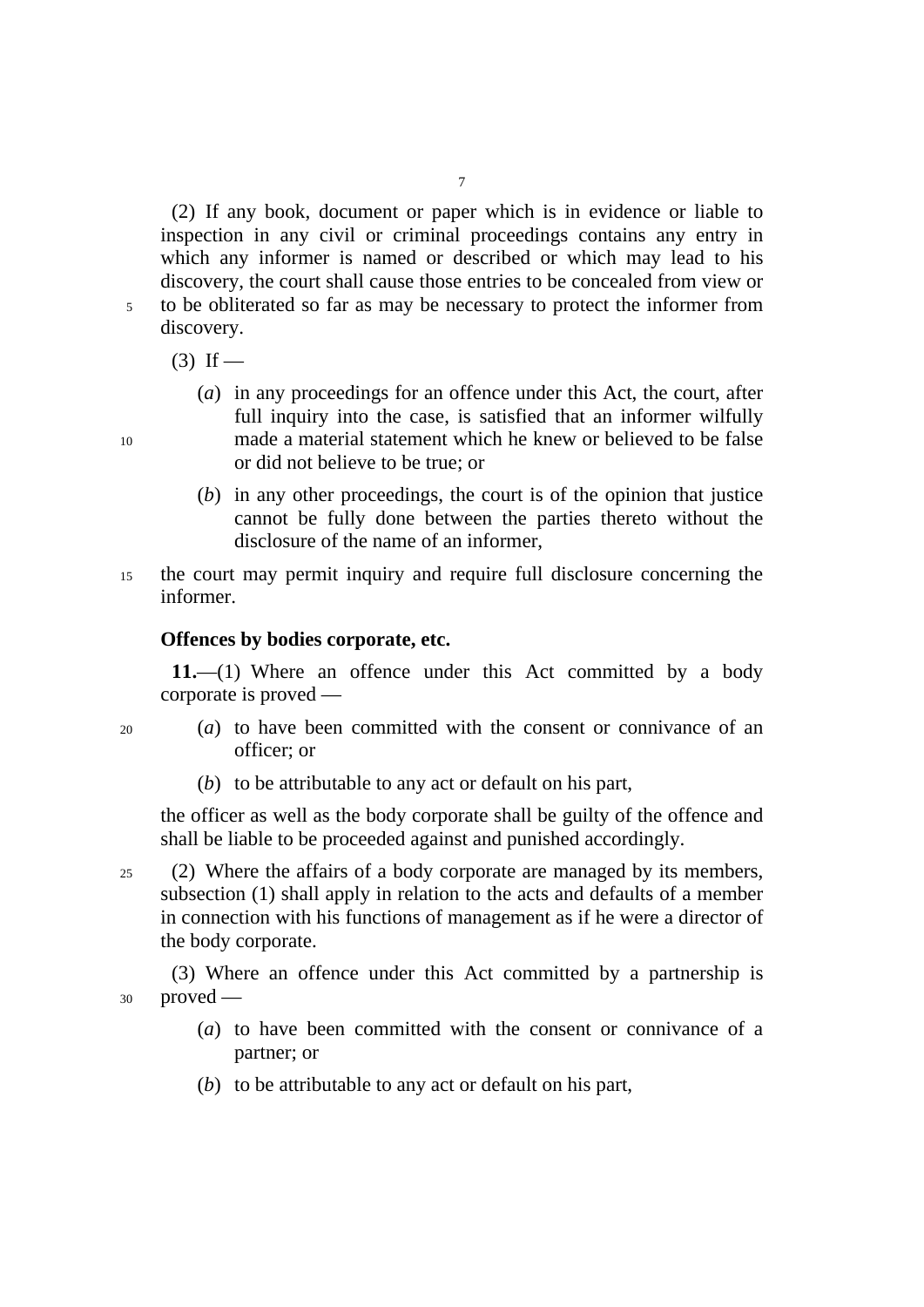the partner as well as the partnership shall be guilty of the offence and shall be liable to be proceeded against and punished accordingly.

(4) Where an offence under this Act committed by a limited liability partnership is proved to have been committed with the consent or connivance of, or to be attributable to any neglect on the part of, a partner or manager of the limited liability partnership, the partner or manager (as the case may be) as well as the partnership shall be guilty of that offence and shall be liable to be proceeded against and punished accordingly.

10 (5) Where an offence under this Act committed by an unincorporated association (other than a partnership) is proved —

- (*a*) to have been committed with the consent or connivance of an officer of the unincorporated association or a member of its governing body; or
- (*b*) to be attributable to any act or default on the part of such an officer or a member,

the officer or member as well as the unincorporated association shall be guilty of the offence and shall be liable to be proceeded against and punished accordingly.

- $(6)$  In this section —
- 20
- 
- "body corporate" and "partnership" exclude a limited liability partnership within the meaning of the Limited Liability Partnerships Act (Cap. 163A);

"officer" —

- (*a*) in relation to a body corporate, means any director, member of the committee of management, chief executive officer, manager, secretary or other similar officer of the body corporate and includes any person purporting to act in any such capacity; and
- (*b*) in relation to an unincorporated association (other than a partnership), means the president, the secretary, or any member of the committee of the unincorporated association, or any person holding a position analogous to that of the president, secretary or member of the committee and includes any person purporting to act in any such capacity;
- "partner" includes a person purporting to act as a partner.

15

5

30

 $25$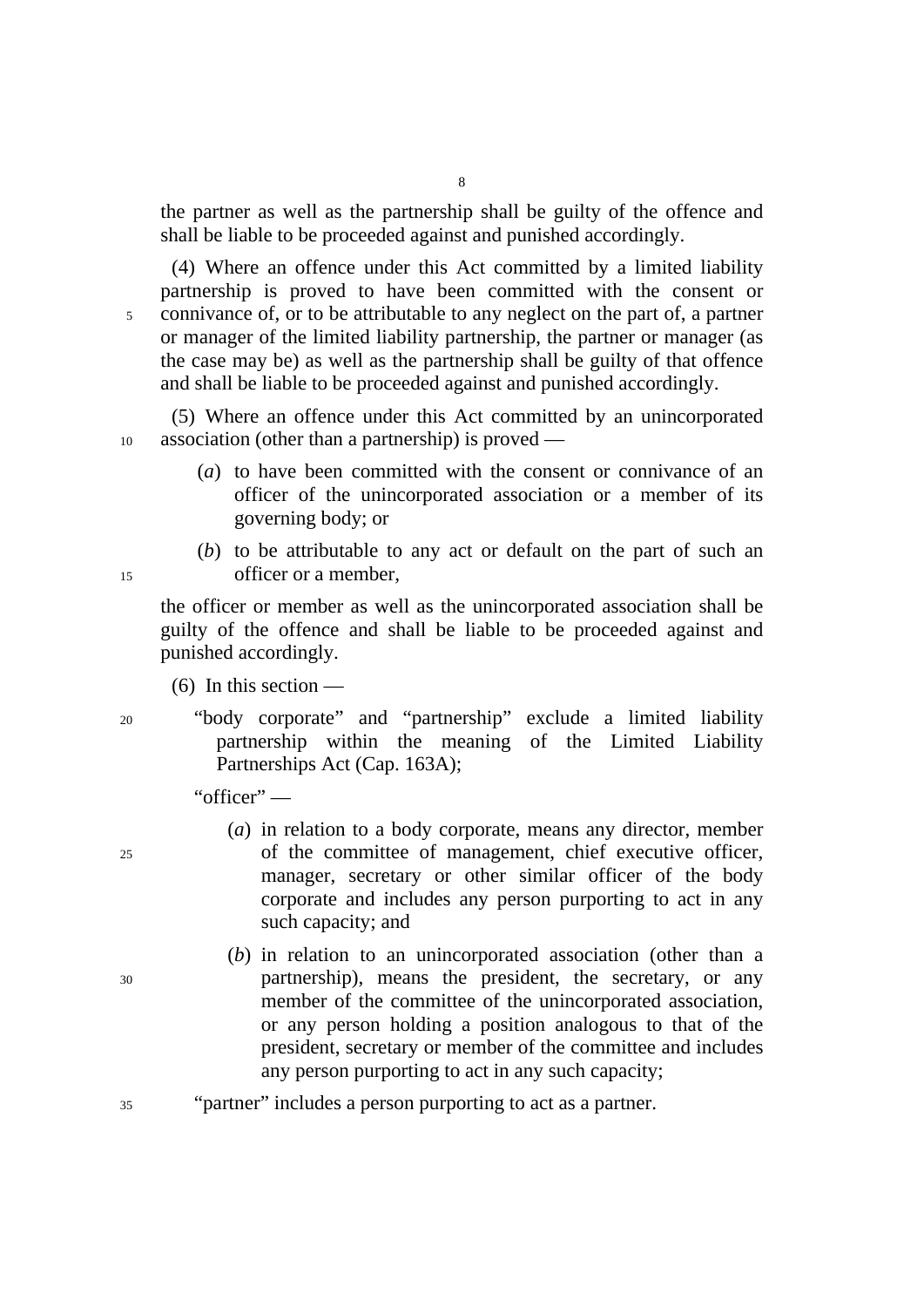(7) The Minister may make rules to provide for the application of any provision of this section, with such modifications as the Minister considers appropriate, to any body corporate, limited liability partnership or unincorporated association formed or recognised under the law of a 5 territory outside Singapore.

9

### **Power of arrest**

**12.** A police officer may arrest without warrant any person whom he reasonably believes has committed an offence under this Act.

### **Assistance in criminal matters for Convention offences**

- 10 **13.**—(1) For the purposes of the provision of assistance under Part III of the Mutual Assistance in Criminal Matters Act (Cap. 190A) to a foreign country for a criminal matter involving a relevant offence of that country, the relevant offence shall be deemed not to be an offence of a political character.
- 15 (2) In this section —

"criminal matter" has the meaning given to that expression in section 2(1) of the Mutual Assistance in Criminal Matters Act;

"relevant offence", in relation to a foreign country, means an offence against the law of that country that consists of or includes conduct which, if it had occurred in Singapore, would have constituted a hostage-taking offence.

## **Extradition**

**14.**—(1) There shall be deemed to be included in the list of offences in the First Schedule to the Extradition Act (Cap. 103) all hostage-taking offences.

(2) Subject to subsection (3), where no extradition treaty is in force between Singapore and a Convention country, a notification in the *Gazette* under section 4 of the Extradition Act may be made applying that Act as if there were an extradition treaty between Singapore and that country.

30 (3) Where the Extradition Act is applied under subsection (2), that Act shall have effect in relation to that country as if the only extradition crimes under that Act were the relevant offences of that country.

(4) Subsection (3) is without prejudice to any other notification made under section 4 of the Extradition Act.

20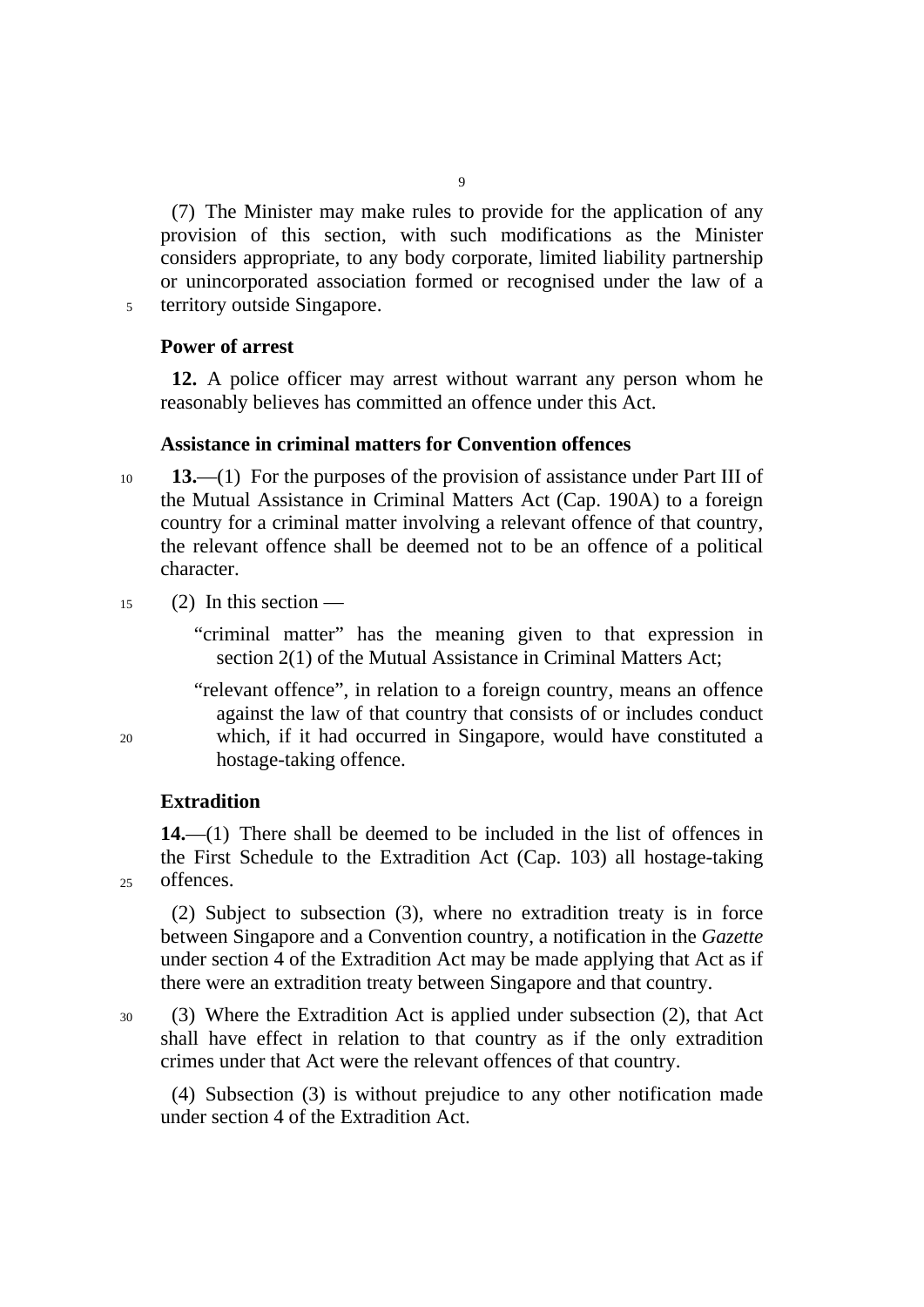- $(5)$  Where
	- (*a*) an extradition treaty is in force between Singapore and a Convention country; and
- (*b*) the treaty does not provide for the extradition of persons accused 5 of or convicted of a relevant offence of that country,

a notification in the *Gazette* under section 4 of the Extradition Act (Cap. 103) may be made applying that Act in relation to that country as if the treaty provided for the matter referred to in paragraph (*b*).

10 15 (6) Where a notification referred to in subsection (5) is made, any limitation, condition, exception or qualification specified in any other notification made under section 4 of the Extradition Act, or in any Order in Council referred to in section 3 of that Act, in relation to that country shall, to the extent that it prevents the relevant offence from being considered an extradition crime in relation to that country, be disregarded in the application of that Act in relation to that country.

- (7) For the purposes of the Extradition Act
	- (*a*) any act, wherever committed, which is a relevant offence of a Convention country in the case of which that Act has been applied by a notification in the *Gazette* made under section 4 of that Act, shall be deemed to be an offence within the jurisdiction of that country; and
	- (*b*) any such offence shall be deemed not to be an offence of a political character.

25 (8) In this section, "relevant offence", in relation to a Convention country, means an offence against the law of, or of part of, that country where the act or omission constituting the offence or the equivalent act or omission would, if it took place in Singapore —

- (*a*) constitute a hostage-taking offence; or
- (*b*) be such an offence if the description concerned contained a reference to any intent or state of mind on the part of the person committing the offence, or to any circumstance of aggravation, necessary to constitute the offence.

 $20$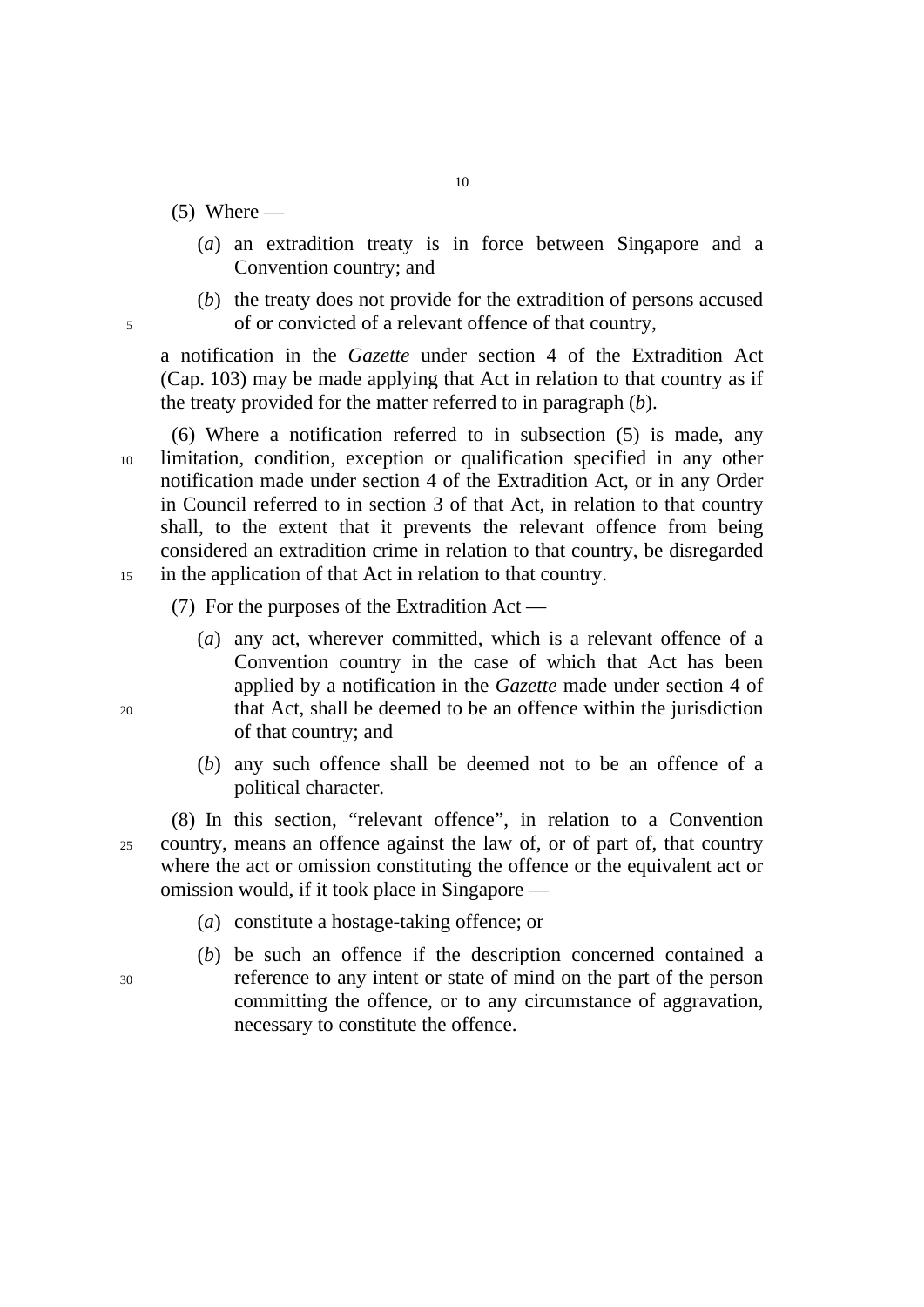## **Consequential amendment to Banking Act**

**15.** Part III of the Third Schedule to the Banking Act (Cap. 19) is amended by inserting, immediately after the words "the Goods and Services Tax Act (Cap. 117A)," in the definition of "specified written 5 law", the words "the Hostage-Taking Act 2010,".

#### **Consequential amendment to Penal Code**

10

**16.** Section 364A of the Penal Code (Cap. 224) is repealed.

## **Consequential amendment to Road Vehicles (Special Powers) Act**

**17.** Paragraph 1 of the Schedule to the Road Vehicles (Special Powers) Act (Cap. 277) is amended by inserting, immediately after sub-paragraph (*d*), the following sub-paragraph:

"(*da*) section 3 of the Hostage-Taking Act 2010;".

#### EXPLANATORY STATEMENT

This Bill seeks to enable Singapore to ratify and give effect to the International Convention against the Taking of Hostages adopted by the General Assembly of the United Nations on 17th December 1979 (the Convention).

The Bill also makes consequential amendments to the Banking Act (Cap. 19), the Penal Code (Cap. 224) and the Road Vehicles (Special Powers) Act (Cap. 277).

Clause 1 relates to the short title and commencement.

Clause 2 defines certain terms used in the Bill.

Clause 3 makes it an offence to seize or detain any person and to threaten to kill, injure or continue detaining him unless a third party does or abstains from doing any act. The third party may be the Government, a government of another State, an international intergovernmental organisation or any person. This gives effect to Articles 1 and 2 of the Convention.

Clause 4 provides that every person who, outside Singapore, commits an act that, if committed in Singapore, would constitute a hostage-taking offence (as defined in clause 2) is deemed to commit the act in Singapore and may be proceeded against, charged, tried and punished accordingly. This enables Singapore to extradite or prosecute offenders in accordance with Article 8 of the Convention.

Clause 5 provides that every person in Singapore who has information which he knows or believes may be of material assistance in preventing the commission of a hostage-taking offence or in securing the apprehension, prosecution or conviction of a person for such offence, must immediately inform a police officer.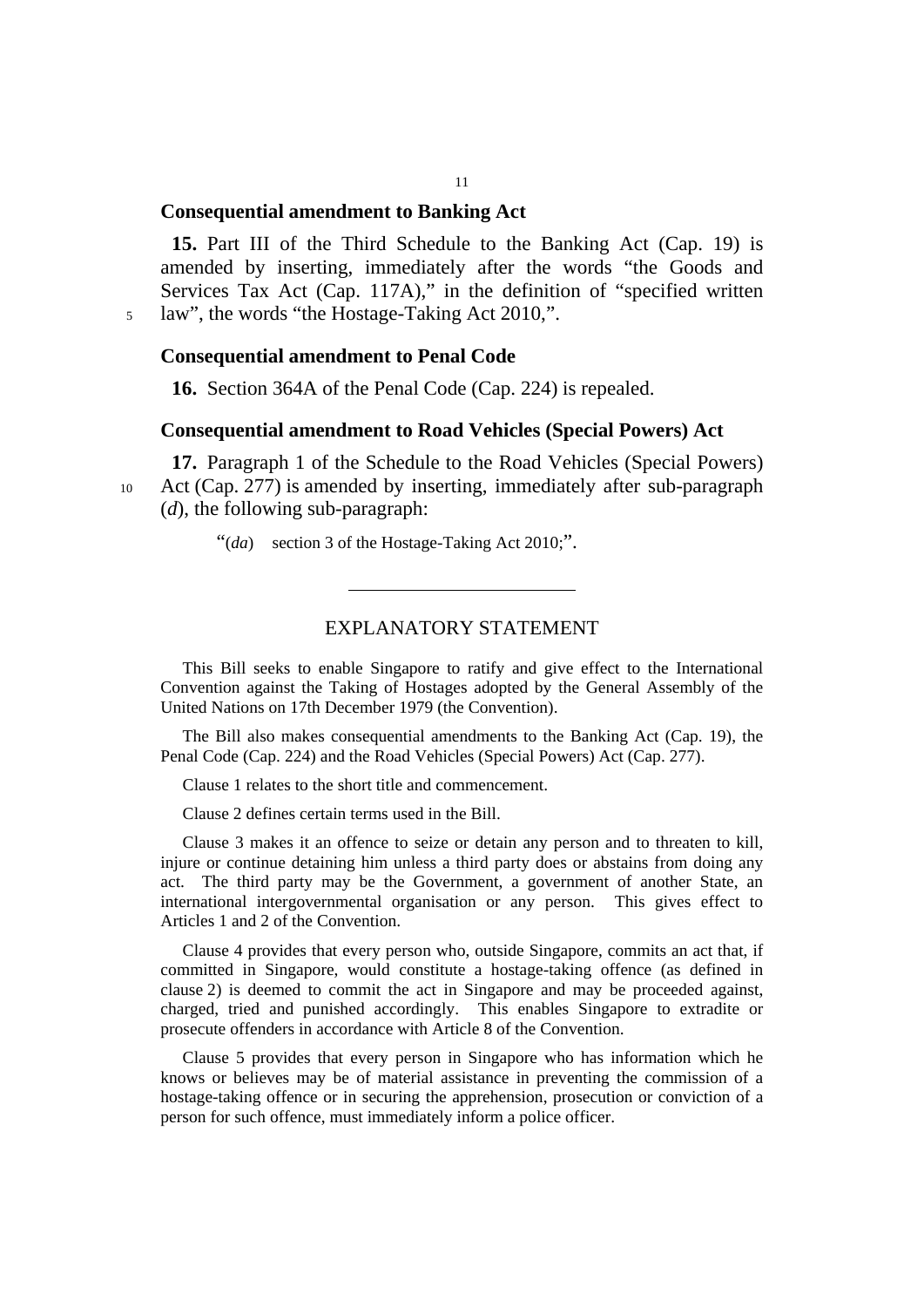Clauses 6, 7 and 8 give the Public Prosecutor powers to make orders for the purposes of preventing the payment of ransom money and for investigating or prosecuting offences under the Bill. These clauses are similar to sections 6, 7 and 8 of the Kidnapping Act (Cap. 151).

Clause 6 empowers the Public Prosecutor to order the freezing of a bank account if he is satisfied that money for paying a ransom is likely to be paid out of it.

Clause 7 empowers the Public Prosecutor to authorise a police officer to inspect any book, account or other document kept by a bank if he considers that any evidence of the commission of an offence under the Bill is likely to be found in the document.

Clause 8 empowers the Public Prosecutor to obtain information for the purpose of any investigation or proceedings for an offence under the Bill. He may obtain from any person a sworn statement regarding properties belonging to or possessed or disposed of by him. He may also require the Comptroller of Income Tax or any public body to furnish information and documents, as well as any bank to give copies of bank accounts.

Clause 9 provides that no prosecution under the Bill may be instituted except by or with the consent of the Public Prosecutor.

Clause 10 provides for the protection of informers.

Clause 11 relates to the liability of officers and partners, etc., for any offence under the Bill committed by a company or firm.

Clause 12 allows a police officer to arrest without warrant any person reasonably believed to have committed an offence under the Bill.

Clause 13 provides that in the provision of mutual legal assistance to a foreign country for a criminal matter involving an offence corresponding to a hostage-taking offence, that offence will be deemed not to be an offence of a political character. This is because the Mutual Assistance in Criminal Matters Act (Cap. 190A) prohibits assistance to be given if the Attorney-General opines that the offence is of a political character.

Clause 14 provides that —

- (*a*) hostage-taking offences will be extraditable offences;
- (*b*) where there is no extradition treaty in force between Singapore and a Convention country, a notification may be made under section 4 of the Extradition Act (Cap. 103) applying that Act as if there were an extradition treaty between them, and in that event that Act will apply to that country as if the only extradition crimes within the meaning of that Act were offences of that country that correspond to hostage-taking offences; and
- (*c*) where there is an extradition treaty in force between Singapore and a Convention country but the treaty does not provide for the extradition of persons accused of or convicted of an offence of that country that corresponds to a hostage-taking offence, a notification may be made under section 4 of the Extradition Act applying that Act as if the treaty provided for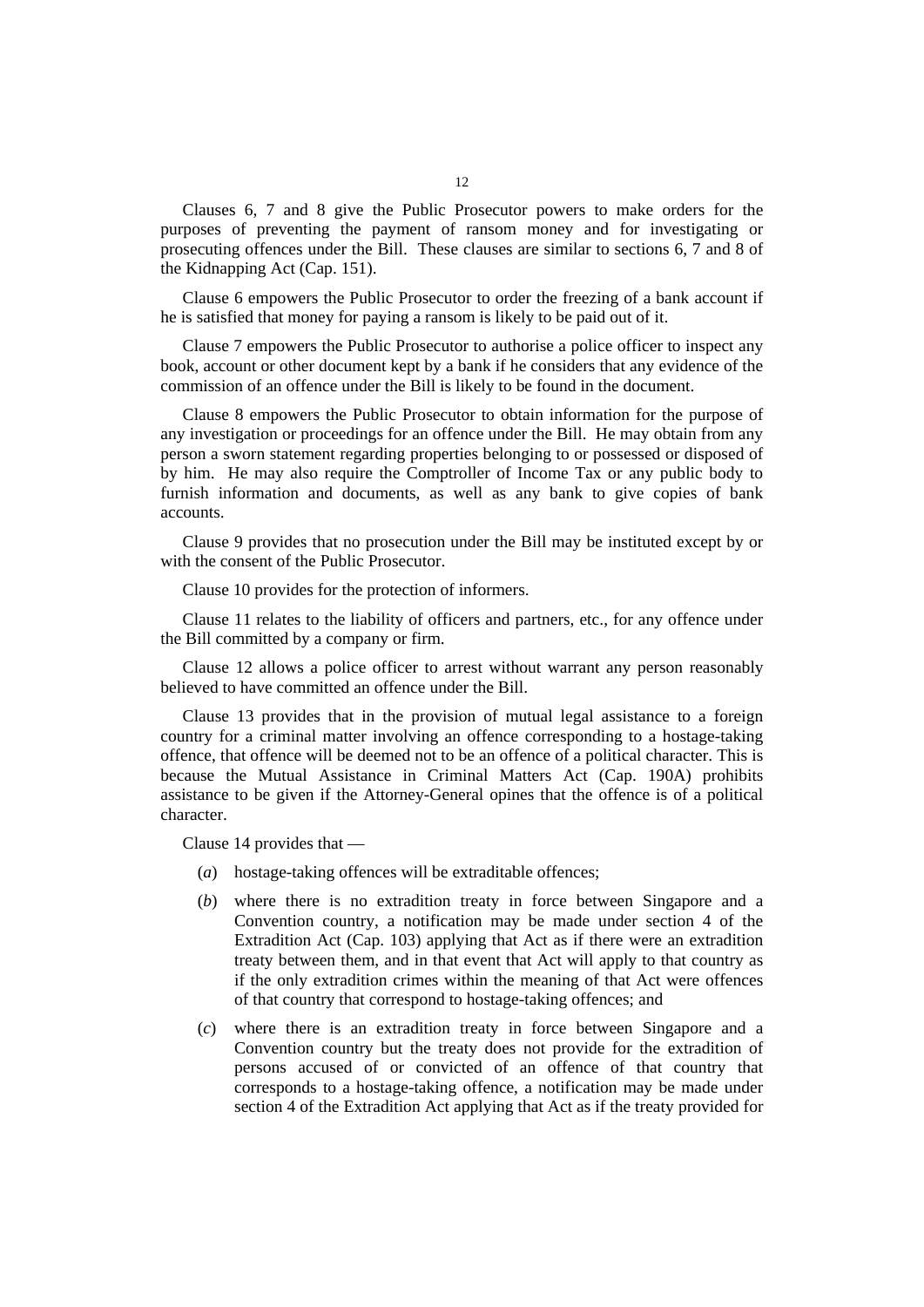that matter; and in that event any limitation, condition, exception or qualification specified in any instrument that prevents such offence from being considered an extradition crime will be disregarded in the application of that Act to the country.

Clause 15 makes a consequential amendment to the Banking Act (Cap. 19) to insert the Hostage-Taking Act 2010 in the definition of "specified written law" in Part III of the Third Schedule.

Clause 16 repeals section 364A of the Penal Code (Cap. 224) (Kidnapping or abducting in order to compel the Government, etc.), as the substance of that provision is reproduced and expanded under clause 3.

Clause 17 makes a consequential amendment to the Schedule to the Road Vehicles (Special Powers) Act (Cap. 277).

## EXPENDITURE OF PUBLIC MONEY

This Bill will not involve the Government in any extra financial expenditure.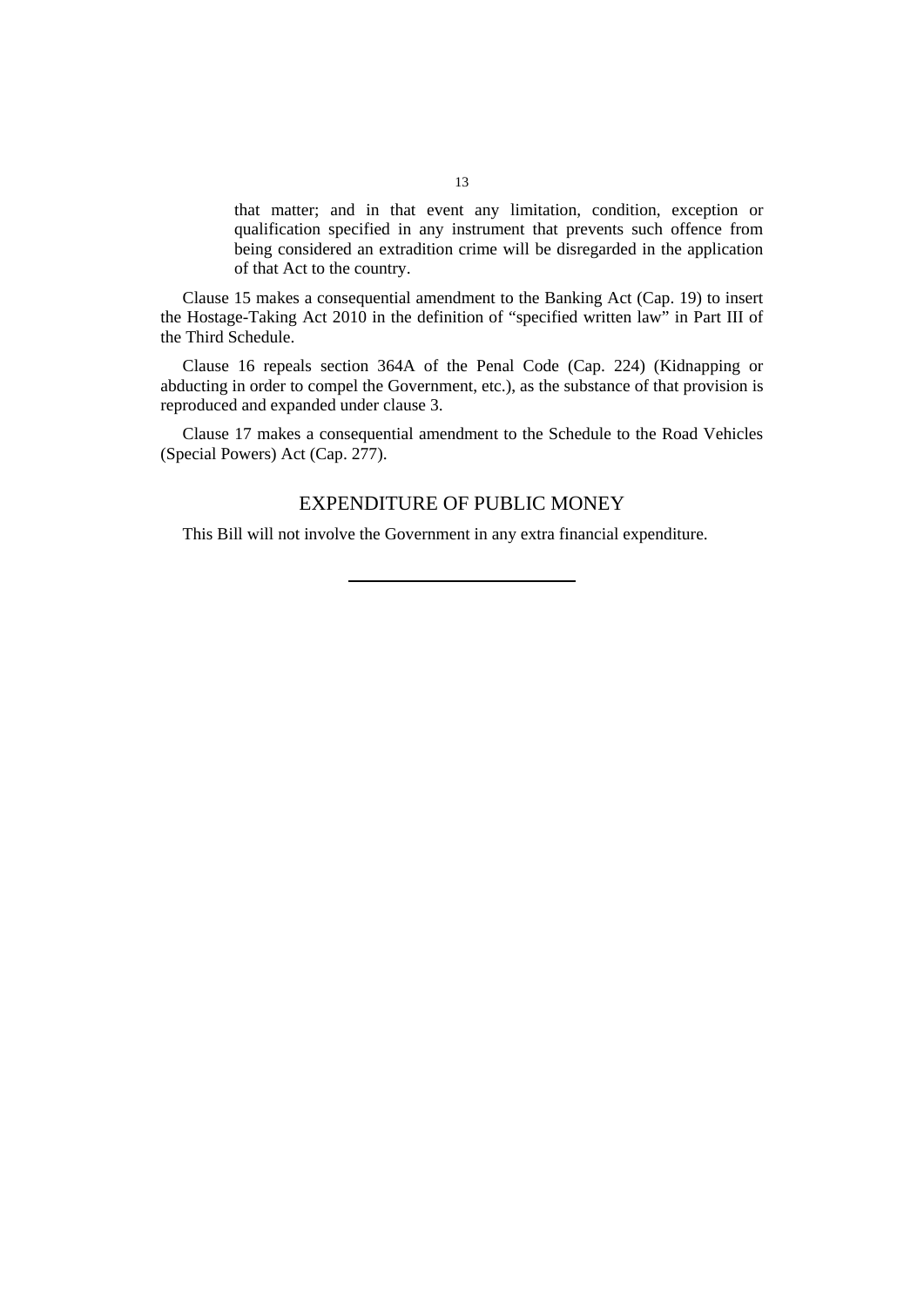# TABLE OF DERIVATIVES

| Hostage-Taking Bill 2010                                 |                | <b>Derivatives</b>                                                |                                                                      |
|----------------------------------------------------------|----------------|-------------------------------------------------------------------|----------------------------------------------------------------------|
| <b>Section Heading</b>                                   | Clause         | Terrorism (Suppression of<br><b>Bombings</b> ) Act<br>(Cap. 324A) | <b>Others</b>                                                        |
|                                                          |                | <b>Section</b>                                                    | <b>Section</b>                                                       |
| Short title                                              | $\mathbf{1}$   |                                                                   |                                                                      |
| Interpretation                                           | $\overline{2}$ |                                                                   |                                                                      |
| "bank"                                                   |                |                                                                   |                                                                      |
| "Convention"                                             |                |                                                                   |                                                                      |
| "Convention country"                                     |                | $\overline{2}$                                                    |                                                                      |
| "country"                                                |                | $\overline{2}$                                                    |                                                                      |
| "hostage-taking offence"                                 |                |                                                                   |                                                                      |
| Hostage-taking                                           | 3              |                                                                   | s 364A of Penal<br>Code<br>(Cap. 224);<br>Article 1 of<br>Convention |
| Extra-territoriality                                     | $\overline{4}$ | 7                                                                 |                                                                      |
| Information relating to<br>hostage-taking offence        | 5              | 4                                                                 |                                                                      |
| Power to freeze bank<br>account                          | 6              |                                                                   | s 6 of<br>Kidnapping Act<br>(Cap. 151)                               |
| Power to order inspection<br>of customer information     | $\overline{7}$ |                                                                   | s 7 of<br>Kidnapping Act                                             |
| Power to obtain<br>information                           | 8              |                                                                   | s 8 of<br>Kidnapping Act                                             |
| No prosecution without<br>Public Prosecutor's<br>consent | 9              | 8                                                                 |                                                                      |
| Protection of informers                                  | 10             |                                                                   | s 187 of Casino<br>Control Act<br>(Cap. 33A)                         |